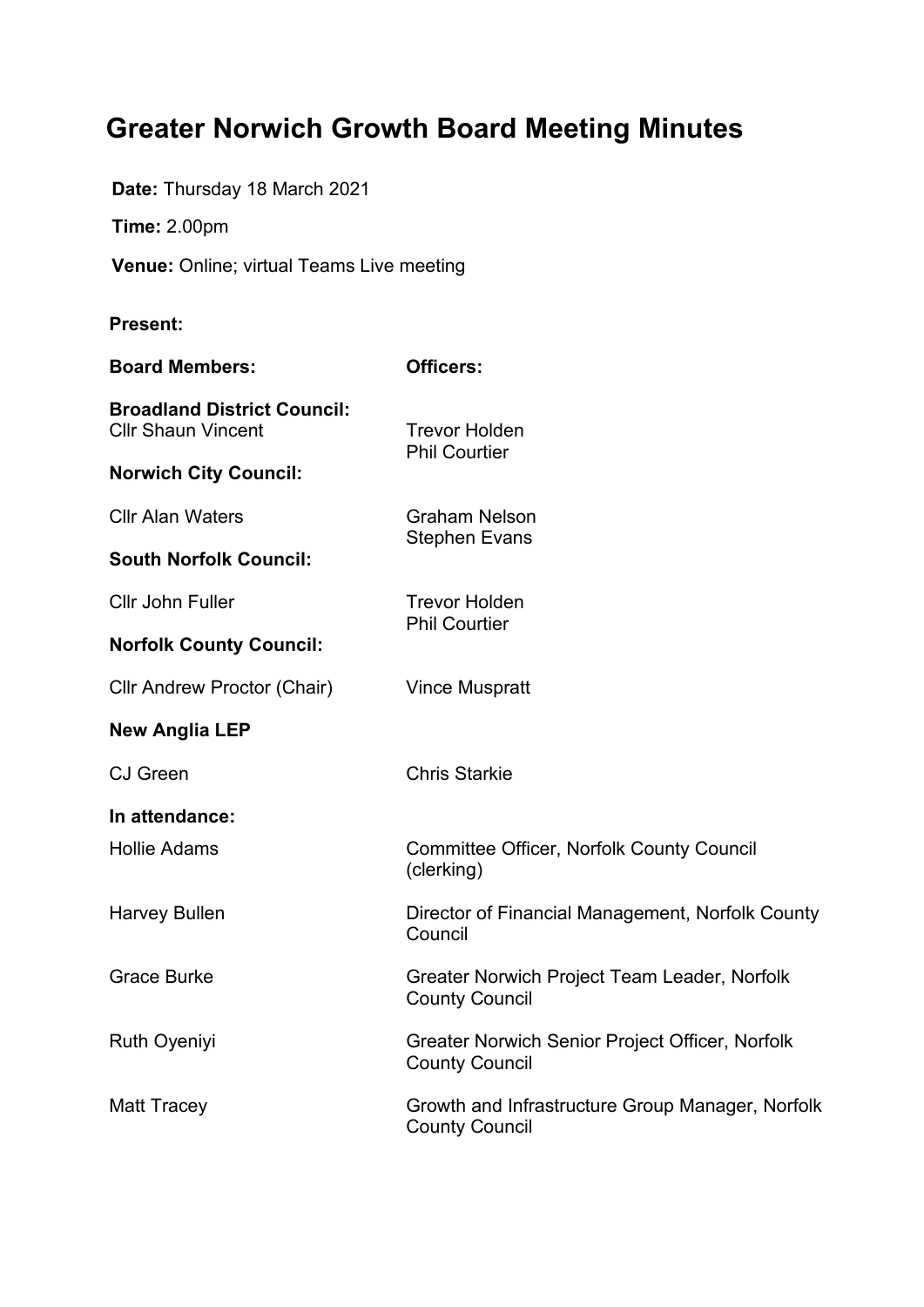## **1. APOLOGIES**

1.1 Apologies were received from Judith Davison.

## **2. DECLARATIONS OF INTEREST**

2.1 No interests were declared.

## **3. MINUTES**

3.1 The minutes of the meeting held on 1 December 2020 were agreed as an accurate record.

## **4. GREATER NORWICH ANNUAL GROWTH PROGRAMME**

- 4.1 The Greater Norwich Growth Board received the report confirming the Greater Norwich Annual Growth Programme outlining the new projects prioritised for delivery in 2021-22 and to be funded, either wholly or in part, by the Infrastructure Investment Fund.
- 4.2 The Greater Norwich Growth Board **AGREED** the Greater Norwich Annual Growth Programme 2021/22.

## **5. LONG STRATTON BYPASS CITY DEAL LOAN DRAW DOWN**

- 5.1 The Greater Norwich Growth Board received the report outlining the details of the borrowing facility, a summary of the Long Stratton Bypass budget, forecasting the loan repayments that would be required to be paid from the Infrastructure Investment Fund and setting out the future decision-making process.
- 5.2 Norfolk County Council had submitted its outline business case for the scheme on 15 January 2021 and were awaiting the outcome from the Department for Transport (DfT). The report sought approval from the Board to draw down the City Deal loan subject to all partners entering into a loan agreement.
- 5.3 The following points were discussed and noted:
	- Cllr Alan Waters stressed the importance for Norwich of the Transport for Norwich Strategy being in place in the same timeframe as this scheme to ensure coherence with the Western Link and the Long Stratton Bypass. Graham Nelson confirmed a timetable was in place between District Councils and Norfolk County Council to progress the Transport for Norwich Strategy.
	- The Transport for Norwich Strategy was related to the Transforming Cities Funding (TCF) work but the TCF would be delivered over the next 2 years while the road schemes would be delivered over a longer period, meaning a strategy would need to be drawn up looking ahead and defining aims, modal shift and ambitions related to climate change and government initiatives.
	- Officers confirmed that the developer contribution outlined in sections 3.3 and 3.5 of the report was an additional contribution, separate to the CIL supported borrowing
	- Officers had met to discuss supporting requirements around governance and reported there was a clear shared ambition around the timeframe for the